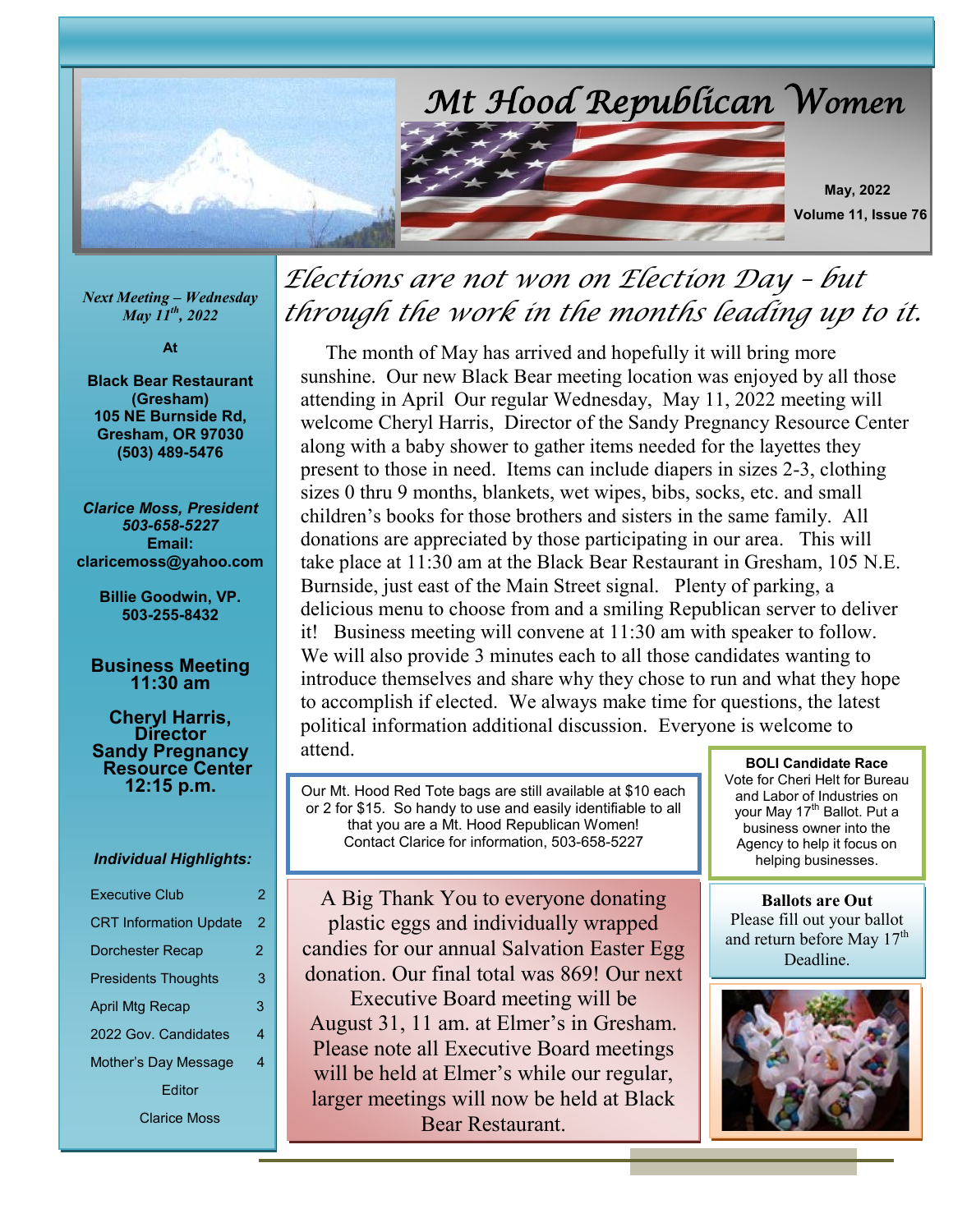### MHRW May 2022 Newsletter Page 2 of 4

The best Local Newspaper in our area is the NORTHWEST CONNECTION. Published monthly and available at newsstands, restaurants and your favorite doctor's office. Subscribe by mail at \$ 65. Per year. Call 503-328-8416 or write P.O. Box 61, Troutdale, Oregon 97060 for information.



Give them a call or send a card. Let them know they are special!

> May  $6^{\text{th}}$  -Darlene Carr

May  $8-$ Billie Goodwin & Crystal Moss

May 25 - Michelle Cassel

May 28 - Melanie Raies & Sondra Carroll

#### **2022 Election Dates**

May  $17^{\text{th}}$  – Election Day

Ballot Dropbox Locations in Clackamas County

Ballot Dropbox Locations in Multnomah County

Ballot Dropbox Locations in Washington County

Oregon Voters Pamphlet

#### **Executive Club Meeting**

Executive Club meeting on THURSDAY, May 5, at 7 pm, Airport Shilo Inn. Scheduled speaker will be Vance Day, a former Oregon Circuit Court Judge. Always the latest information from Cities, Counties, the State of Oregon, Metro, Cascade Policy, and the various campaigns and Candidates. All are welcome to attend and take part in the many discussions that follow. Restaurant and (no host) bar will be open. There is always plenty of free parking available. Join us in the spirit of our Great Don McInire, The Father of Measure 5. Please allow extra time to arrive due to the huge amount of traffic on Airport Way.

#### **Criminal Justice Reform**

As Republicans we believe in reforming our system but we have no tolerance for those who commit murder or crimes against Women and children. The latest example of Governor Brown granting clemency and releasing a convicted Murderer from prison without notice to the families is terrible and unjust. Many District Attorneys' and member of the Democratic Party have blasted this decision. Click here for the Fully Story. We need leaders to hold people who commit crimes accountable and protect our neighborhoods and communities.

. **Please help** your children succeed in school by contacting the Smart Program in your area. Call Michele Gilmore at 971-634-1628 or www.getSMARToregon.org for more information. We can't let our Children fall farther behind.

#### **Oregon Governor Debates**

Koin News 6 hosted a Republican Governors debate with Mayor Stan Pulliam, fmr. House Republican Leader Christine Drazan, Doctor Bud Pierce and fmr. GOP Chair Bob Tiernan Watch Full Debate Pamplin Media hosted an online debate with Jessica Gomez, Nick Hess, Marc Thielman, and Kerry McQuisten

**Watch Full Debate** 

At our April meeting Lisa Cassels related the many contacts she had with school districts in Oregon regarding the CRT agendas now required in Oregon. She obtained a K thru 6th Grade lesson plan that is eye opening. Copies can be obtained online by Click Here. Clarice will also have a few copies at the May meeting. We must all become aware of what is being taught in our public schools. Ask to review all lesson text books and sit in or monitor classes your child or grandchild must participate in. These are OUR

CHILDREN and we choose to provide guidance regarding whether they are "boys or girls" and not adhere to the teacher's union of shutting out our family values. We must be firm in our fight to speak at school board meetings and inform all to get back to the basics, reading, math, writing and accepting all people as equals regardless of skin color or station in life.

*Vietnam War Memorial Gala set for May 7 th to Raise Funds for the Oregon Vietnam War Memorial in Hillsboro*

*Join friends and guest for a moving evening to honor those who have sacrificed everything.*

*Tickets can be reserved now*

### *Keynote Speaker will be Fmr. Secretary of Defense James Mattis*

You can mail a check to: Vietnam War Memorial Fund, P.O. Box 1448, Boring, Oregon Or visit for more information http://vietnamwarmemorialfun d.org/ for your credit card.

#### **Dorchester Conference Recap**

Over 200 Republicans and friends gathered in Welches for the 2022 Dorchester Conference. The event featured a 1:1 debate between Lori Chavez-DeRemer and Jimmy Crumpacker for Congressional District 5. Attendees voted that Chavez-DeRemer won the debate. The event also had a 4 Candidate debate for Congressional District 6 with Mike Erickson, Angela Plowhead, Amy Ryan-Courser and Ron Noble. Attendees thought Noble won the debate. On the last night, attendees were treated to a Governors Debate with 5 of the 19 candidates including Stan Pulliam, Bob Tiernan, Jessica Gomez, Bridget Barton and Marc Thielman.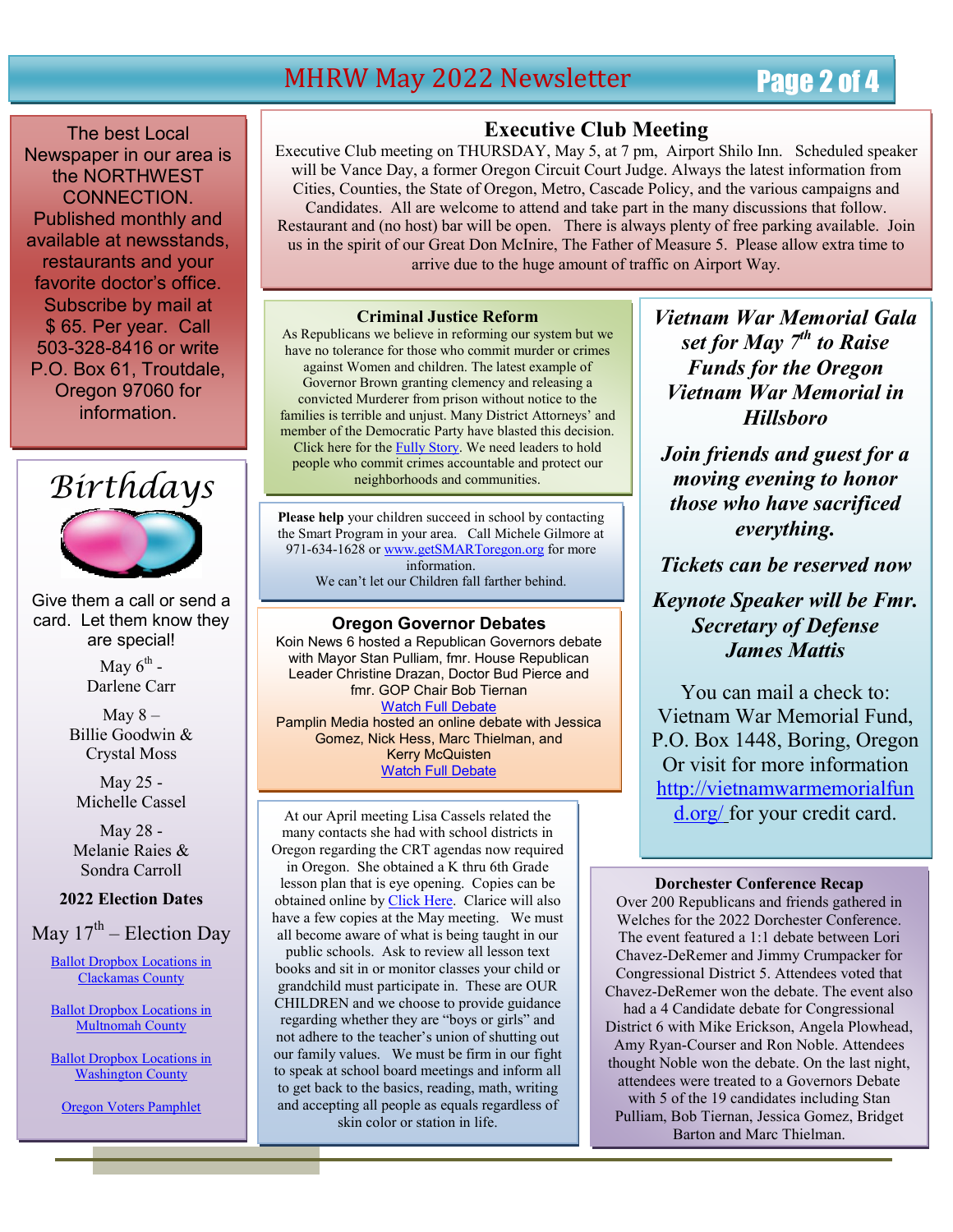#### **County Party Contacts For more information**

Clackamas – http://www.clackamasrepublicans.org/ Marion - http://www.marioncountygop.org/ Multnomah - http://www.multnomahgop.org/ Washington - http://washcogop.org/ Oregon Republican Party - http://oregon.gop/

#### **June Roundtable Discussion Announcement**

It has been suggested, with the many candidates and election decisions to be made, we have a June Mt. Hood Republican Women's Roundtable discussion. It will be Wednesday, June 8, at 11 am, at the Black Bear Restaurant, in Gresham. Bring your opinions and patience to share the latest information with fellow attendees. Enjoy a good lunch while you're there too.

#### **Candidates for Office Senate Candidates**

 Jason Beebe – Robert Fleming – Darin Harbick – Sam Palmer – Jo Rae Perkins – Ibra Taher – Chris Christensen **US Congress** Joanna Harbour – 3rd District Alek Skarlatos – 4<sup>th</sup> District **5 th District**  Lori Chavez-DeRemer – Madison Oatman – Jimmy Crumpacker – John Di Paola – Laurel Roses **6 th District**

Ron Noble – David Russ – Angela Plowhead – Nathan Sandvig – Amy Ryan Courser – Jim Bunn – Mike Erickson

For all those living in the King City area interested in in the latest political information, regular meetings are held on the 2<sup>nd</sup> Wednesday of each month at the King City Clubhouse,  $15245$  S.W.  $116^{th}$  Ave., King City. Call 971-226-0451 for more information.

#### **How to Get Involved in Multnomah County**

For volunteer options in Multnomah County please visit https://multco.us/oci for more information about available opportunities

**How to Get Involved in Clackamas County** Looking to gain experience and serve in a volunteer capacity? Please think about applying to serve on one of the many advisory boards and commissions that communicate directly with the Clackamas County Board of Commissioners. These groups are vital in providing insight and perspective to your local elected officials. This is great experience that will help guide our County. Visit this link for more information on how to apply. Link to Webpage

#### **Presidents Thoughts**

Another month has passed and nothing has changed. We don't need polls to tell us there are problems in our State. We see it every day for ourselves. The crime in our neighborhoods, the shootings on the news, the homelessness on our streets, the price we are paying to fill our tanks to see our families and go to work and our children being failed by our education system. We know we are on the wrong track, we know our current leaders are not listening to us. It is time for a change. It is time to try something new and focus on actually tackling the problems. We don't need more government; we need government to do its main job of

keeping us safe. Clarice Moss, President MHRW

#### **MHRW April Meeting Recap**

April 13 meeting review, Clackamas County Commissioner, Paul Savas relayed a threatening tolling transportation plan for our 205 freeway area. Our attendees were not at all favorable to the prospect of having to be assessed varying fees for each section of 205 they had to drive on. The hardships of getting children to school, to get to ones place of employment, to neighboring cities or just to go to the nearest grocery store or shopping center were almost insurmountable to say the least. Mr. Savas shared the many obstacles and varied proposals being discussed. We were all enlightened by the fact an almost completed initiative for a vote in the November ballot will be available for signature gathering soon.

#### **Candidates for Office – State Senate**

District 11 – Kim Thatcher, District 13 – John Velez District 19 – Wendy O'Riley, Ben Edtl District 20 – Bill Kennemer, Tim Large, Chris Morrisette District 24 – Stan Catherman District 26 – Steve Bates, Daniel Bonham, Micheal Nugent

#### **Oregon Moms Union Update and Trainings**

MacKensey Pulliam, Co-founder of the Oregon Moms Union hosted a panel at the Dorchester Conference with a State Representative on the Education Committee, a School Board member and a Mom to talk about what we can do to get Parents back involved in our Children's education and get teachers back to teaching the basics of reading, writing and math.

The group is hosting 2 workshops soon in our area. Monday May  $9^{th}$  – West Linn – 6-7:30pm More info Wednesday May  $11<sup>th</sup>$  – Beaverton – 6:30-7:30pm More info

**Court of Appeals Recommendation** Vote for Judge Vance Day for the Oregon Court of Appeals. He has a record of supporting the Rule of Law.